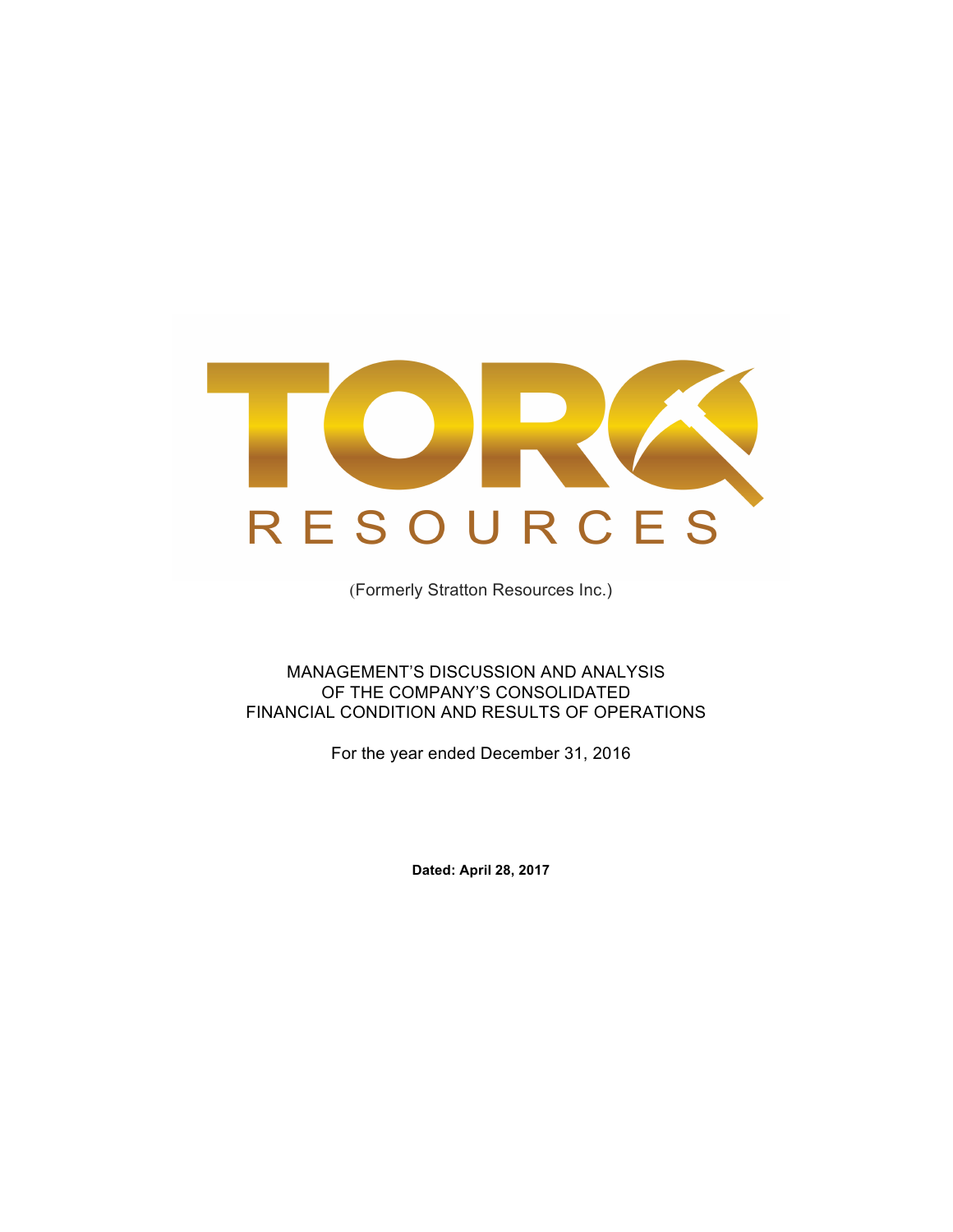(formerly Stratton Resources Inc.)

Management's Discussion and Analysis Year ended December 31, 2016 **Expressed in Canadian Dollars** Expressed in Canadian Dollars

#### **1.1 Date and forward-looking statements**

This Management Discussion and Analysis ("MD&A") of Torq Resources Inc. (formerly Stratton Resources Inc.) (the "Company" or "Torq") has been prepared by management to assist the reader to assess material changes in the financial condition and results of operations of the Company as at December 31, 2016 and for the year then ended. This MD&A should be read in conjunction with the consolidated financial statements of the Company for the years ended December 31, 2016 and 2015 and the notes thereto. All financial information has been prepared in accordance with International Financial Reporting Standards ("IFRS" or "GAAP") and all dollar amounts presented are Canadian dollars unless otherwise stated.

#### The effective date of this MD&A is April 28, 2017.

This MD&A may contain "forward-looking statements" which reflect the Company's current expectations regarding the future results of operations, performance and achievements of the Company, including but not limited to statements with respect to the Company's plans or future financial or operating performance, the estimation of mineral reserves and resources, conclusions of economic assessments of projects, the timing and amount of estimated future production, costs of future production, future capital expenditures, costs and timing of the development of deposits, success of exploration activities, permitting time lines, requirements for additional capital, sources and timing of additional financing, realization of unused tax benefits and future outcome of legal and tax matters.

The Company has tried, wherever possible, to identify these forward-looking statements by, among other things, using words such as "anticipate," "believe," "estimate," "expect", "budget", or variations of such words and phrases or state that certain actions, events or results "may", "could", "would", "might" or "will be taken", "occur" or "be achieved".

The statements reflect the current beliefs of the management of the Company, and are based on currently available information. Accordingly, these statements are subject to known and unknown risks, uncertainties and other factors, which could cause the actual results, performance, or achievements of the Company to differ materially from those expressed in, or implied by, these statements. These uncertainties are factors that include but are not limited to risks related to international operations; risks related to general economic conditions and credit availability; actual results of current exploration activities, unanticipated reclamation expenses; fluctuations in prices of base and precious metals; fluctuations in foreign currency exchange rates, increases in market prices of mining consumables; accidents, labour disputes, title disputes, claims and limitations on insurance coverage and other risks of the mining industry; delays in obtaining governmental approvals or financing or in the completion of development or construction activities, changes in national and local government regulation of mining operations, tax rules and regulations, and political and economic developments in countries in which the Company operates, as well as other factors. Additional information relating to the Company and its operations is available on SEDAR at www.sedar.com and on the Company's web site at www.torqresources.com.

The Company's management reviews periodically information reflected in forward-looking statements. The Company has and continues to disclose in its Management's Discussion and Analysis and other publicly filed documents, changes to material factors or assumptions underlying the forward-looking statements and to the validity of the statements themselves, in the period the changes occur.

Historical results of operations and trends that may be inferred from the following discussions and analysis may not necessarily indicate future results from operations.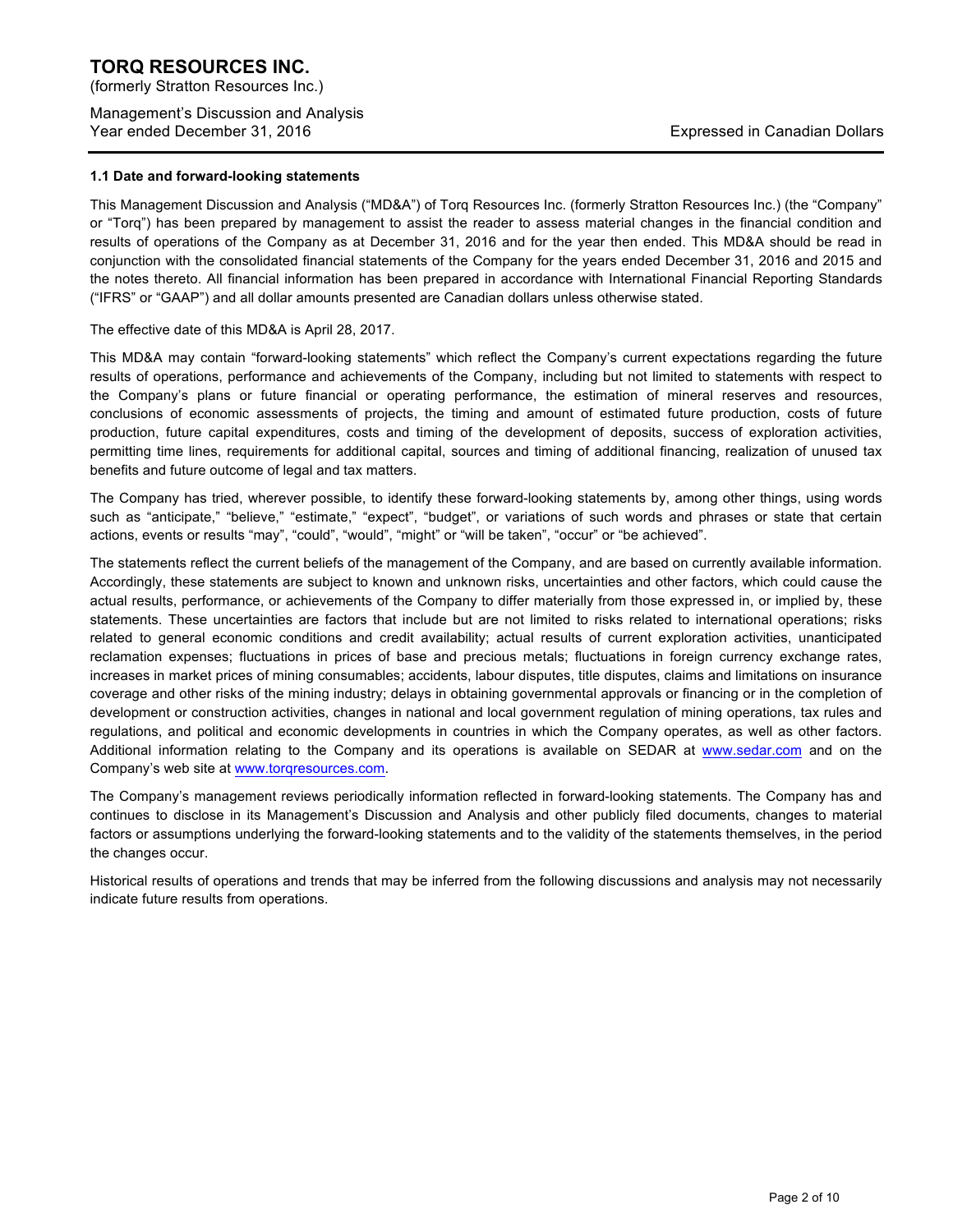(formerly Stratton Resources Inc.)

Management's Discussion and Analysis Year ended December 31, 2016 **Expressed in Canadian Dollars** Expressed in Canadian Dollars

#### **1.2 Over-all performance**

#### **1.2.1 Description of business**

Torq is a junior exploration company focused on the acquisition, exploration and development of mineral resource properties. On March 15, 2017, the Company changed its name from Stratton Resources Inc. to Torq Resources Inc. The Company is incorporated under the Business Corporations Act (British Columbia) and is a reporting issuer in British Columbia, Alberta and Ontario. The Company is listed on the TSX Venture Exchange ("the Exchange") as a Tier 2 mining issuer, and its shares trade under the symbol TORQ.V.

As at December 31, 2016, the organizational structure of Stratton is as follows:

| <b>Subsidiary</b>                | <b>Place of</b> | <b>Beneficial Interest</b> |
|----------------------------------|-----------------|----------------------------|
|                                  | incorporation   |                            |
| Stratton Resources (Canada) Ltd. | BC. Canada      | 100%                       |
| Gecon OOD                        | <b>Bulgaria</b> | 100%                       |

#### **1.2.2 Newfoundland option**

On November 3, 2016, the Company announced that it has entered into an option agreement with Wildwood Exploration Inc. to acquire the rights to approximately 119,000 hectares in Newfoundland, Canada (the "Option"). Under the terms of the Option, the Company may acquire a 100% interest, subject to a NSR royalty, in 4,777 mineral claims through a combination of work expenditures and cash and share payments as listed in the table below:

|                                                  |                | Torg                 |                          |
|--------------------------------------------------|----------------|----------------------|--------------------------|
| Due dates                                        | Cash Payments  | <b>Common Shares</b> | <b>Work Expenditures</b> |
| Upon approval of the TSX Venture Exchange (PAID) | 75,000<br>\$.  | 100.000              | \$                       |
| On or before October 28, 2017                    | 150,000        | 200,000              | 250,000                  |
| On or before October 28, 2018                    | 200,000        | 250,000              | 500,000                  |
| On or before October 28, 2019                    | 250,000        | 400.000              | 500.000                  |
| On or before October 28, 2020                    | 175,000        | 500,000              | 1,000,000                |
| On or before October 28, 2021                    |                | 1,750,000            |                          |
| Total                                            | 850.000<br>SS. | 3.200.000            | \$2.250.000              |

The NSR is 2.0% with 50% (being 1.0%) buyable for \$3,000,000 any time.

As at December 30, 2016, the Company incurred \$389,052 in exploration expenditures on the project thereby fully meeting the work expenditures requirement until October 28, 2017.

#### Exploration results

During the forth quarter of 2016, the Company conducted an initial survey of the mineral claims that included:

- A reconnaissance-scaled glacial till sampling program designed to provide systematic geochemical coverage over areas of the properties considered prospective for buried mineralized systems; and
- Preliminary boulder float and in-place outcrop documentation including random grab sample collection for analytical work.

A total of 1,027 till samples were collected which have help identify a number of areas within the property with anomalous gold values. For full results of the 2016 program, please refer to the Company's technical report dated March 1, 2017 available on SEDAR.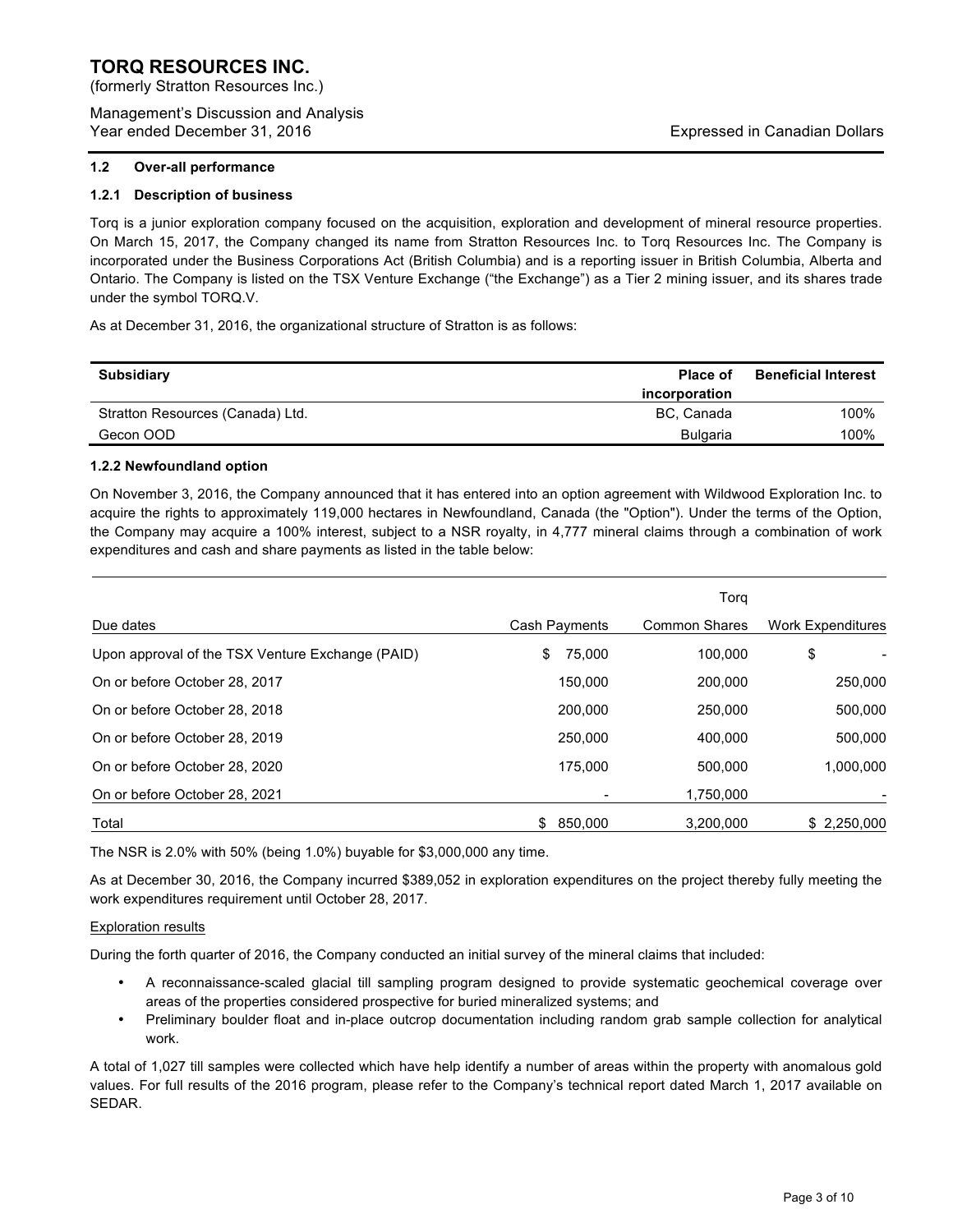(formerly Stratton Resources Inc.)

Management's Discussion and Analysis Year ended December 31, 2016 **Expressed in Canadian Dollars** Expressed in Canadian Dollars

#### **1.2.3 Gecon investment agreement**

Effective November 16, 2016, pursuant to an investment agreement, the Company acquired a beneficial interest in 100% of the capital of a Bulgarian shell company, Gecon OOD ("Gecon"), for the purposes of establishing mineral exploration operations in the country. Pursuant to the investment agreement between the Company and Gecon's former shareholder, the Company will pay a minimum of USD 50,000 and a maximum of USD 200,000 at any time within a 3-year period of signing the investment agreement in exchange for its beneficial interest in Gecon.

The Company recognized a financial liability with a fair value estimated at \$218,472 at December 31, 2016.

#### **1.2.4 Mineral property expenditures**

During the twelve months ended December 31, 2016, the Company incurred \$216,180 in mineral property acquisition costs and \$389,052 in exploration and evaluation expenditures as follows:

|                                         | <b>Newfoundland</b> |
|-----------------------------------------|---------------------|
| <b>Acquisition costs</b>                |                     |
| Additions:                              |                     |
| Option payments                         | \$<br>135,000       |
| Other acquisition costs                 | 81,180              |
| <b>Exploration and evaluation costs</b> |                     |
| Additions:                              |                     |
| Drilling and sampling                   | 159,292             |
| Logistics                               | 9,642               |
| Project support cost                    | 115,574             |
| Wages and consultants                   | 104,544             |
| Balance as at December 31, 2016         | \$<br>605,232       |

During the year ended December 31, 2015, the Company wrote-off \$325,334 in capitalized costs associated with its Lunar project as a result of the claims lapsing.

#### **1.3 Selected annual information**

The following represents selected information of the Company for the three most recently completed financial years:

|                                       | 2016          | 2015          | 2014         |
|---------------------------------------|---------------|---------------|--------------|
|                                       |               |               |              |
| Net loss for the year                 | \$ (660, 499) | \$ (460, 357) | \$ (132,887) |
| Total comprehensive loss for the year | \$ (661, 532) | \$ (460, 357) | \$ (132,887) |
| Basic and diluted loss per share      | (0.02)        | (0.01)        | (0.00)       |
| Working capital                       | 5,553,663     | (414, 442)    | (279, 419)   |
| Total assets                          | 6,792,568     | 223,518       | 687,456      |
| Total long term liabilities           | -             |               |              |
| Shareholder's equity                  | (5,940,423)   | (414, 442)    | 45,915       |
| Cash dividends per share              |               |               |              |

The Company generated no revenues from operations during the fiscal periods ended December 31, 2016 and 2015, other than interest income of \$10,872 and \$1,714 respectively.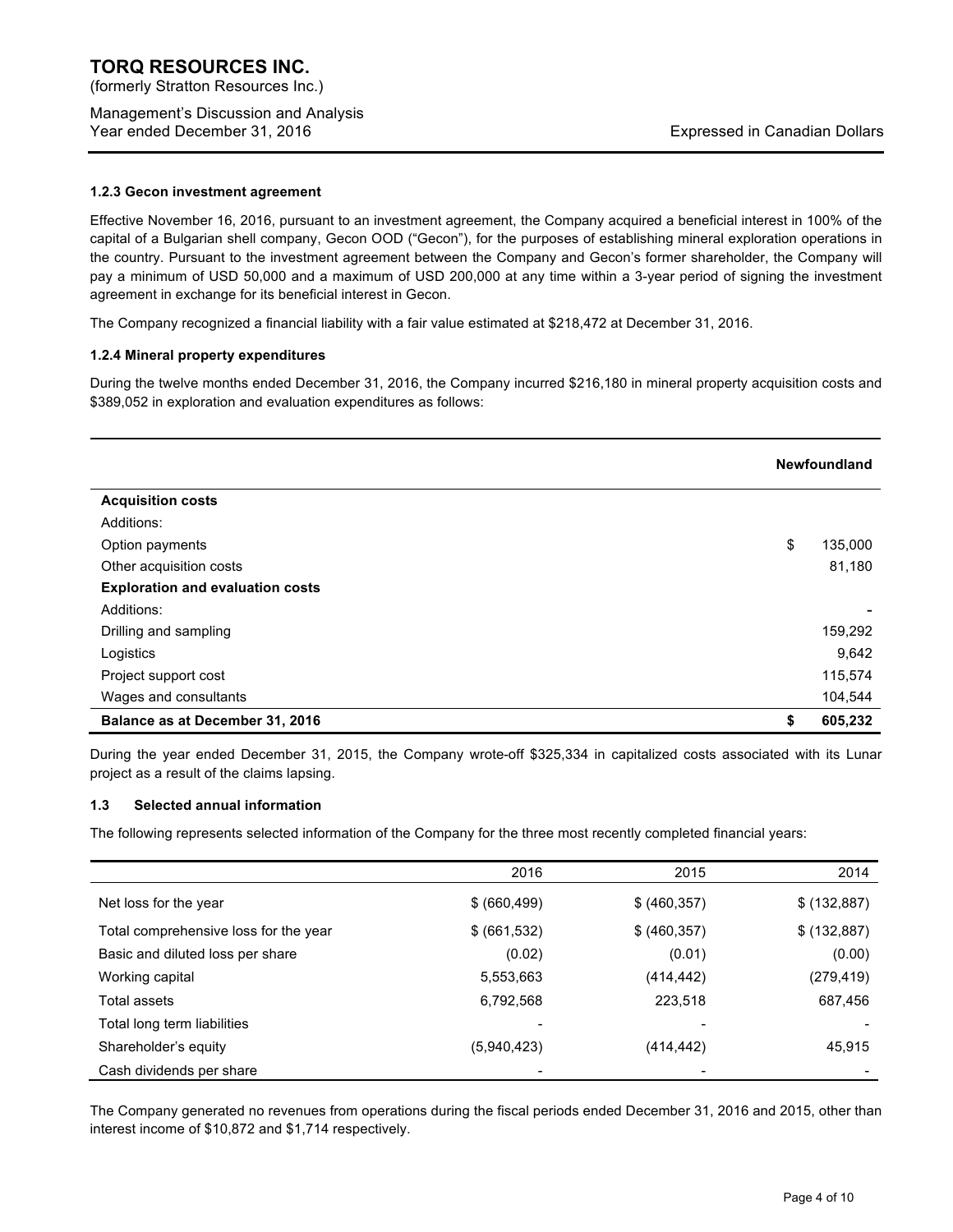(formerly Stratton Resources Inc.)

Management's Discussion and Analysis Year ended December 31, 2016 **Expressed in Canadian Dollars** Expressed in Canadian Dollars

## **1.4 Results of operations**

### **The twelve months ended December 31, 2016 and 2015**

Net loss for the twelve months ended December 31, 2016 was \$660,499 compared to a net loss of \$460,062 for the same period in the previous year.

Significant variance are discussed as follows:

- During the twelve months ended December 31, 2016, the Company incurred \$176,949 in administrative expenses compared with \$134,295 in same period in 2015. This increase is attributable to additional administrative wages and office, administration and legal costs in support of the Newfoundland operations and project investigation activities. Costs in the same period for the prior year did not yet include any support for Newfoundland Project.
- During the year ended December 31, 2015, the Company wrote-off \$325,334 in capitalized costs associated with its Lunar project as a result of the claims lapsing. No such write-down or impairment of mineral property interests was record in 2016.
- During the twelve-month period, the Company recorded an expense of \$245,925 associated with the start up of Gecon OOD. This included \$218,472 related to the fair value of the Gecon financial liability which is discussed above.
- Total project investigation costs for the twelve months ended December 31, 2016 were \$246,484 compared to \$nil in the comparative period. These costs were incurred in connection with investigation of potential mineral property acquisitions in Canada, US and Central Europe.

#### **The three months ended December 31, 2016 and 2015**

Net loss for the three months ended December 31, 2016 was \$564,802 compared to a net loss and comprehensive loss of \$37,152 for the same period in the previous year. The large increase in loss is attributable to the Gecon startup costs and the project investigation costs discussed above.

### **1.5 Summary of quarterly results**

The Company is a mineral exploration company and currently has no producing properties or operating income. However, the Company records interest earned on cash balances held at financial institutions, which depends upon cash balances available to fund its acquisition and exploration activities and administrative expenses. A summary of quarterly results is shown below:

| Quarter ended      | Interest and | Net loss | Total              | Loss per share |
|--------------------|--------------|----------|--------------------|----------------|
|                    | other income |          | Comprehensive loss |                |
|                    | \$           | \$       | \$                 | \$             |
| December 31, 2016  | 9,998        | 564,802  | 565,826            | 0.00           |
| September 30, 2016 | 321          | 35,098   | 35.098             | 0.00           |
| June 30, 2016      | 57           | 35.192   | 35.192             | 0.00           |
| March 31, 2016     | 496          | 25,407   | 25,407             | 0.00           |
| December 31, 2015  | 550          | 37.152   | 37.152             | 0.00           |
| September 30, 2015 | 870          | 342.343  | 342.343            | 0.01           |
| June 30, 2015      | 294          | 43.916   | 43.916             | 0.00           |
| March 31, 2015     |              | 36.946   | 36.946             | 0.00           |

Up until September 30, 2016, the quarters ended in 2016 and 2015, except for the quarter ended September 30, 2015, show decreasing net loss and comprehensive loss over previous periods due to management's efforts to reduce administration expenses. During the quarter ended September 30, 2015, the Company recorded a write-off of \$325,334 related to the Company's decision to let lapse the claims of the Lunar project. During the quarter ended December 31, 2016, the Company incurred a net loss of \$564,802, which reflect a ramp up of project investigation activities and include the one-time Gecon startup costs.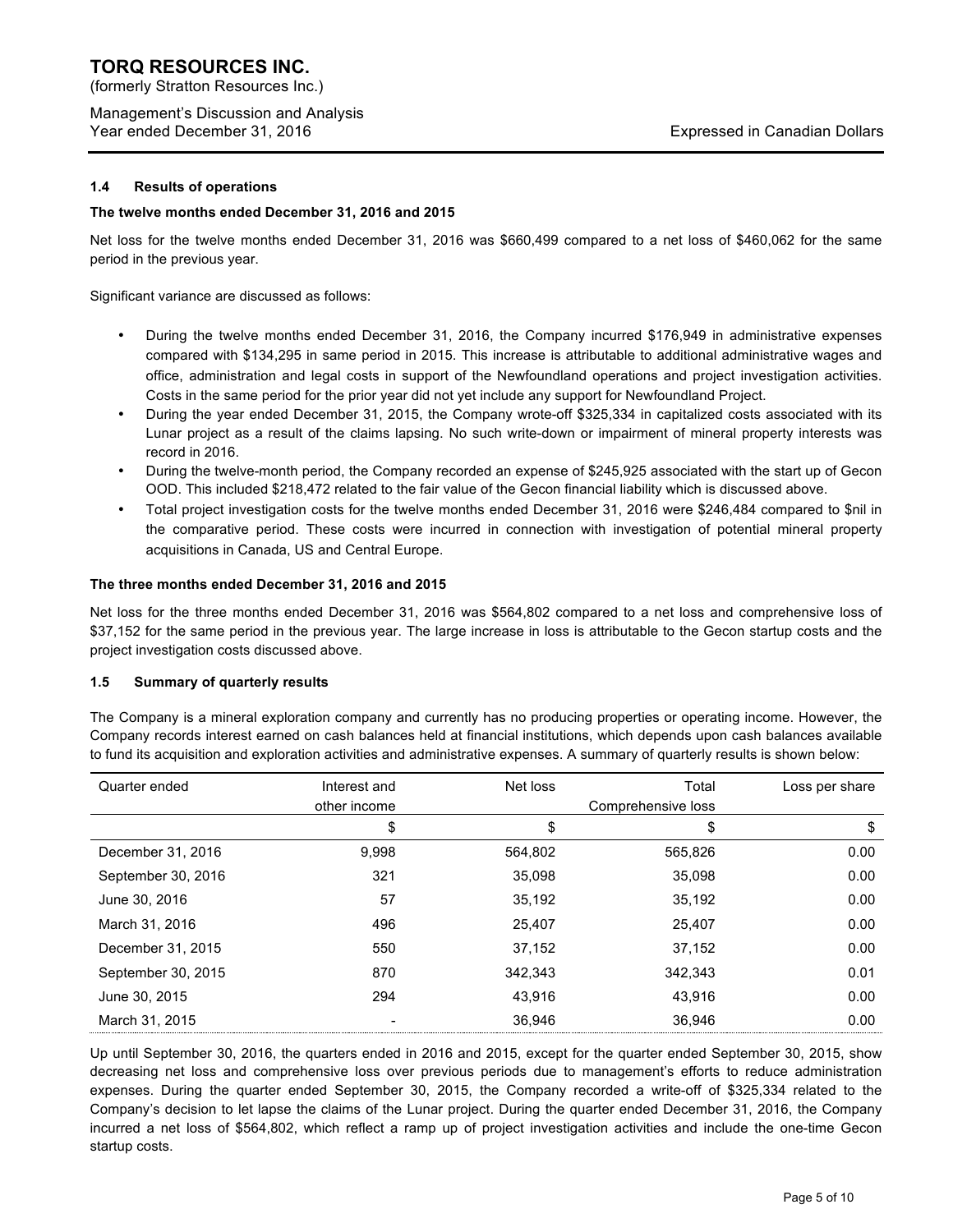(formerly Stratton Resources Inc.)

Management's Discussion and Analysis Year ended December 31, 2016 **Expressed in Canadian Dollars** Expressed in Canadian Dollars

#### **1.6 Liquidity and capital resources**

The Company finances its operations by raising capital in the equity markets. For the foreseeable future, the Company will need to rely on the sale of its securities to provide working capital and to finance its mineral property acquisition and exploration activities.

As at December 31, 2016, the Company had cash of \$5,864,033 and working capital of \$5,553,663 compared to cash of \$215,521 and a net working capital deficit of \$414,442 as at December 31, 2015.

The cash balance of \$5,864,033 as at December 31, 2016 is sufficient to meet the cash requirements for the Company's administrative overhead and maintaining its mineral interests for the next twelve months.

Effective June 30, 2013, UMS agreed to settle historic payable balances totaling \$609,388 with a note payable for an equivalent value. The note payable was repaid in full effective August 30, 2016, with funds from a private placement completed in August 2016 (see 1.8).

The Company's consolidated annual financial statements for the years ended December 31, 2016 and 2015 have been prepared on the assumption that the Company will continue to realize its assets and meet its liabilities in the normal course of business as a 'going concern'. The Company's audited annual consolidated financial statements contain no provisions for adjustments, which may become necessary if the Company becomes unable to continue on a 'going concern' basis. Such adjustments could be material.

#### Common share issuances

On August 30, 2016, the Company closed a private placement for gross proceeds of \$7,000,000 (the "Private Placement") pursuant to which the Company issued an aggregate of 20,000,000 common shares at a price of \$0.35 per common share. Share issue costs related to the Private Placement, which included professional and regulatory fees, totalled \$43,612. There were no commissions or brokerage fees paid in connection with the Private Placement.

| Intended Use of Proceeds of                                                                                                                |             | Actual Use of Proceeds from September 1, 2016                                              |             | (Over)/under |
|--------------------------------------------------------------------------------------------------------------------------------------------|-------------|--------------------------------------------------------------------------------------------|-------------|--------------|
| <b>August 2016 Private Placement</b>                                                                                                       |             | To December 31, 2016                                                                       |             | expenditure  |
| <b>Offering Expenses</b>                                                                                                                   | \$43,612    | <b>Offering Expenses</b>                                                                   | \$43,612    |              |
| Project<br>Acquisition<br>and<br>exploration                                                                                               |             | Acquisition of Newfoundland<br>project and exploration                                     | \$251,700   |              |
|                                                                                                                                            | \$4,956,388 | Other project investigation<br>costs (including Gecon startup<br>costs)                    | \$273,947   | \$4,430,741  |
| Administration and general<br>working capital                                                                                              | \$2,000,000 |                                                                                            | \$1,056,291 | \$943,709    |
| Total                                                                                                                                      | \$7,000,000 | Total                                                                                      | \$1,625,550 | \$5,374,450  |
| Explanation of variances and the impact of variances on the<br>ability of the Company to achieve its business objectives<br>and milestones |             | The Company's has only expended a proportion of the funds raised through<br>the placement. |             |              |

#### **1.7 Off-balance sheet arrangements**

The Company has not engaged in any off-balance-sheet arrangements such as obligations under guarantee contracts, a retained or contingent interest in assets transferred to an unconsolidated entity, any obligation under derivative instruments or any obligation under a material variable interest in an unconsolidated entity that provides financing, liquidity, market risk or credit risk support to the Company or engages in leasing, hedging or research and development services with the Company.

#### **1.8 Related party transactions**

All transactions with related parties have occurred in the normal course of operations and are measured at their fair value as determined by management. All amounts are unsecured, non-interest bearing and have no specific terms of settlement, unless otherwise noted.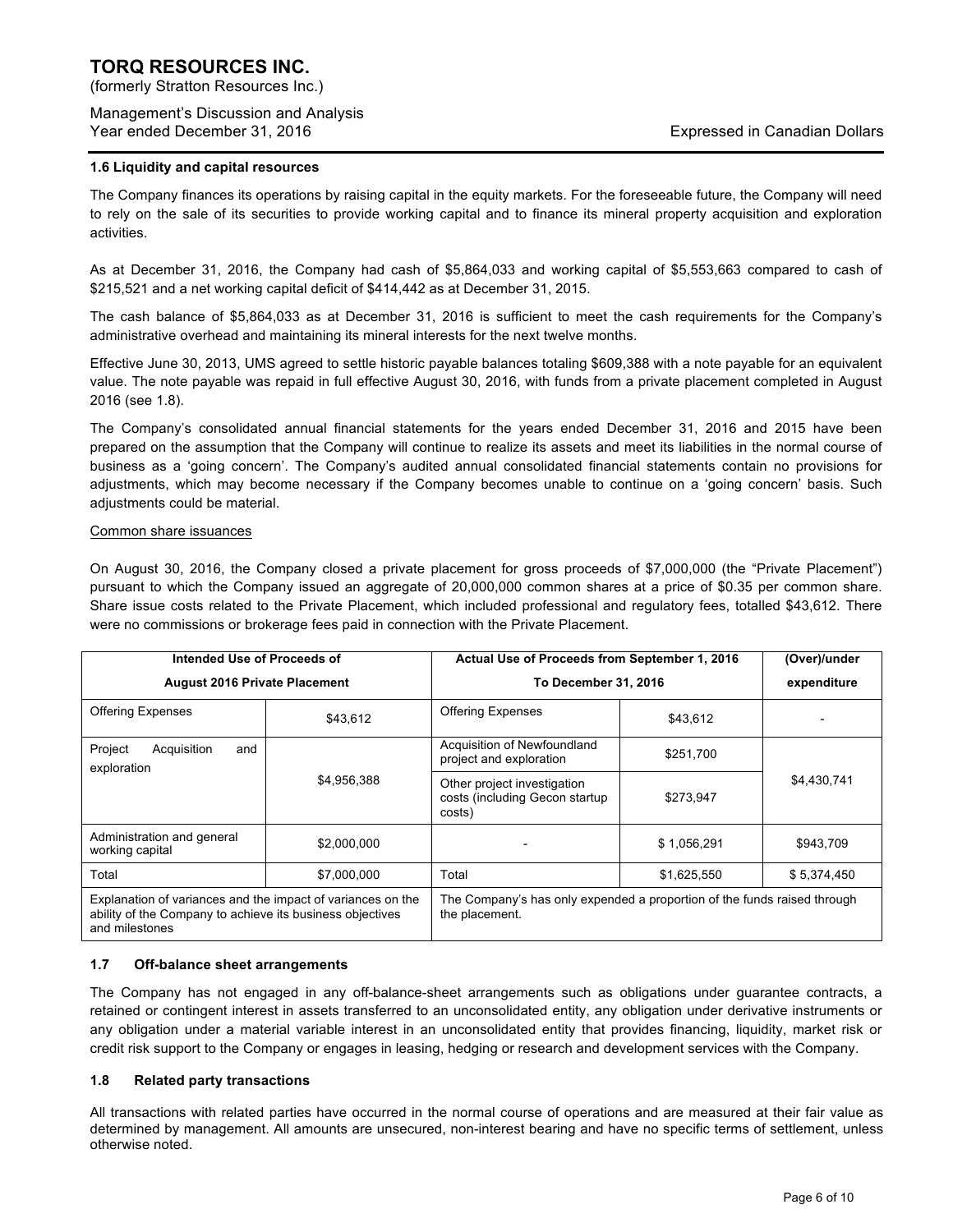(formerly Stratton Resources Inc.)

Management's Discussion and Analysis Year ended December 31, 2016 **Expressed in Canadian Dollars** Expressed in Canadian Dollars

#### **1.8 Related party transactions (continued)**

|                                                           | Year ended<br>December 31, 2016 | Year ended<br>December 31, 2015 |
|-----------------------------------------------------------|---------------------------------|---------------------------------|
| Universal Mineral Services Ltd.                           |                                 |                                 |
| Included in the statement of loss and comprehensive loss: |                                 |                                 |
| Bank charges                                              | \$910                           | \$503                           |
| Consulting fees, directors' fees, wages and benefits      | 82,697                          | 43,378                          |
| Legal and professional fees                               | 80                              | 94                              |
| Office, rent and administration                           | 56,930                          | 35,386                          |
| Project evaluation costs                                  | 3,265                           | 3,690                           |
| Regulatory, transfer agent and shareholder information    | 2,153                           | 2,108                           |
| Capitalized to mineral property interest:                 |                                 |                                 |
| Newfoundland project                                      | 13.486                          |                                 |
| Total transactions for the years                          | \$159,521                       | \$85,159                        |

Universal Mineral Services Ltd., ("UMS") is a private company with directors and officers in common that, pursuant to an agreement dated December 30, 2015, provides office space and administrative services to the Company on a cost recovery basis. The outstanding balance owing at December 31, 2016 was \$30,388 (December 31, 2015 - \$7,871) and prepaid expenses and deposits balance was \$31,000 (December 31, 2015 - \$6,000).

#### Key management compensation

In addition to the transactions disclosed above, the Company provided the following compensation to key management members:

|                     | Year ended<br>December 31, 2016 | Year ended<br>December 31, 2015 |
|---------------------|---------------------------------|---------------------------------|
| Short-term benefits | ۰D.                             | 16.503<br>S.                    |

#### **1.9 Subsequent event**

On February 27, 2017, the Company completed a non-brokered equity offering of 20,300,000 common shares at a price of \$0.65 per share for gross proceeds of \$13,195,000. The Company paid a 5% commission on certain amounts placed by brokers totaling \$379,463.50.

#### **1.10 Proposed transactions**

None.

#### **1.11 Critical accounting estimates**

This section is not required as the Company is a Venture Issuer, as the term is defined in National Instrument 51-102 *Continuous Disclosure Obligations*.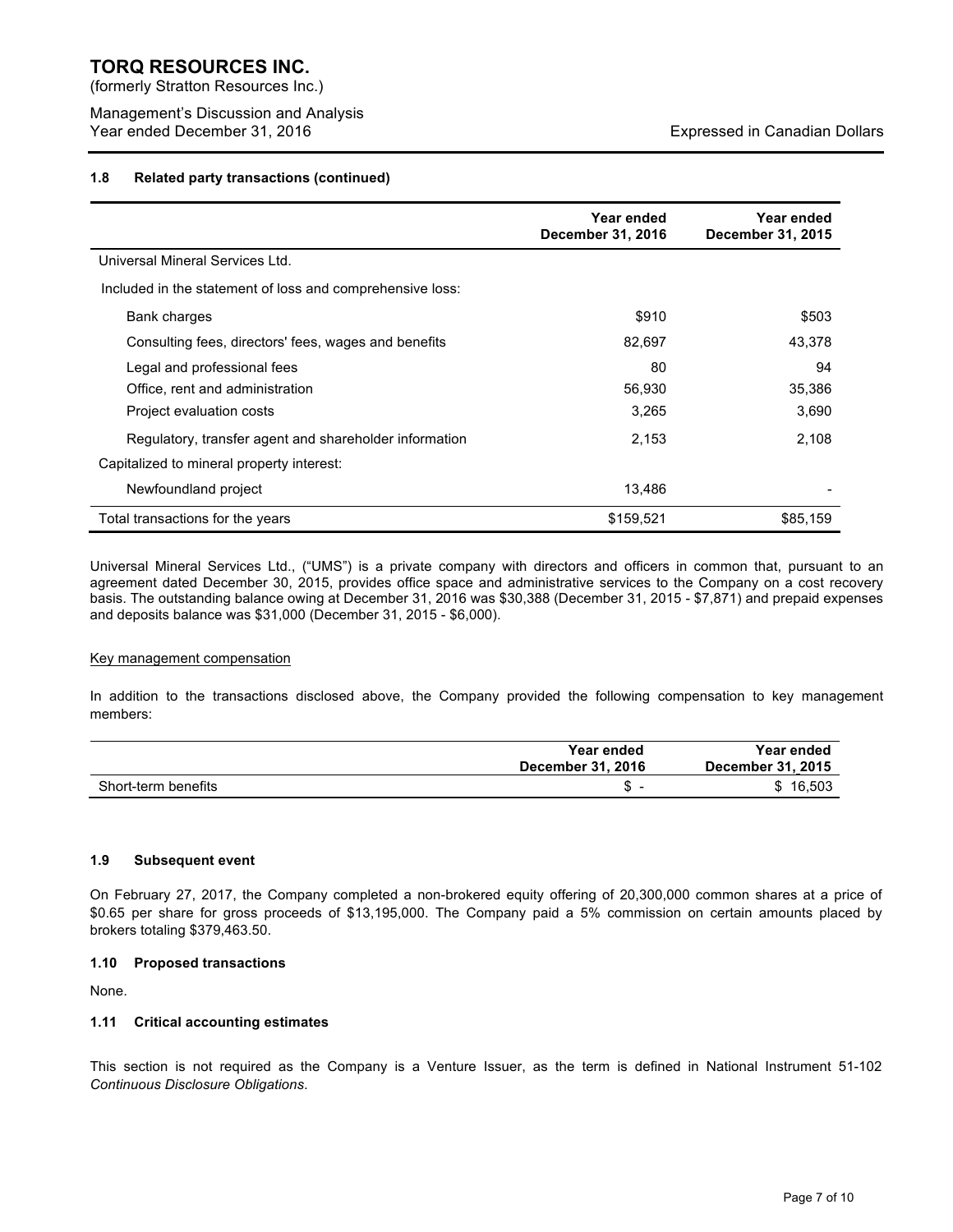### **TORQ RESOURCES INC.**  (formerly Stratton Resources Inc.)

Management's Discussion and Analysis Year ended December 31, 2016 **Expressed in Canadian Dollars** Expressed in Canadian Dollars

#### **1.12 Changes in accounting policies not yet effective**

#### Revenue Recognition

In May 2014, the IASB issued IFRS 15 – Revenue from Contracts with Customers ("IFRS 15") which supersedes IAS 11 – Construction Contracts, IAS 18 – Revenue, IFRIC 13 – Customer Loyalty Programs, IFRIC 15 – Agreements for the Construction of Real Estate, IFRIC 18 – Transfers of Assets from Customers, and SIC 31 – Revenue – Barter Transactions Involving Advertising Services. IFRS 15 establishes a single five-step model framework for determining the nature, amount, timing and uncertainty of revenue and cash flows arising from a contract with a customer. The standard is currently mandatory for annual periods beginning on or after January 1, 2018, with early adoption permitted. The Company does not expect the adoption of this standard to impact its financial statements, as currently the Company does not earn revenues.

#### Financial instruments

In July 2014, the IASB issued the final version of IFRS 9 – Financial Instruments ("IFRS 9") to replace IAS 39 – Financial Instruments: Recognition and Measurement. IFRS 9 provides a revised model for recognition and measurement of financial instruments and a single, forward-looking "expected loss" impairment model. IFRS 9 also includes a substantially reformed approach to hedge accounting. The standard is effective for annual periods beginning on or after January 1, 2018, with early adoption permitted. The Company is currently evaluating the impact of the adoption of this standard on its consolidated financial statements.

#### Leases

In January 2016, the IASB published a new accounting standard, IFRS 16 – Leases ("IFRS 16") which supersedes IAS 17 – Leases. IFRS 16 specifies how to recognize, measure, present and disclose leases. The standard provides a single lessee accounting model, requiring the recognition of assets and liabilities for all leases, unless the lease term is 12 months or less or the underlying asset has a low value. The standard is effective for annual periods beginning on or after January 1, 2019, with early adoption permitted if IFRS 15, has also been applied. The Company does not have any material lease agreements and does not expect the adoption of this standard to materially impact its consolidated financial statements.

### **1.13 Financial instruments and other instruments**

As at December 31, 2016, the Company's financial instruments consist of cash, amounts receivable, accounts payables and accrued liabilities and Gecon financial liability. The fair values of cash, amounts receivable, accounts payables and accrued liabilities approximate their carrying values due to their short-term to maturity.

Gecon financial liability is measured at fair value and is classified under level 3 of the fair value hierarchy. The fair value of Gecon liability of \$218,472 at November 16, 2016 and December 31, 2016 was determined using a probability weighted scenario based approach with the following assumptions:

- Average undiscounted cash settlement value of USD 170,000
- Expected timing of the cash settlement of 3 years
- Risk free interest rate of 1.47% based on US Treasury Bill interest rates
- Foreign exchange rate of 1.34 CAD for 1 USD based on the Bank of Canada exchange rate at December 31, 2016.

The Company is exposed to the potential loss from various risks in respect to its financial instruments as outlined below:

(a) Credit risk

The Company is subject to credit risk on the cash and amounts receivable balances. The Company limits exposure to credit risk on liquid financial assets through maintaining its cash balances in Canadian highly rated financial institutions. The Company considers the risk of loss associated with cash to be low. The amounts receivable are primarily due from government agencies and are not considered to represent a material credit risk exposure to the Company.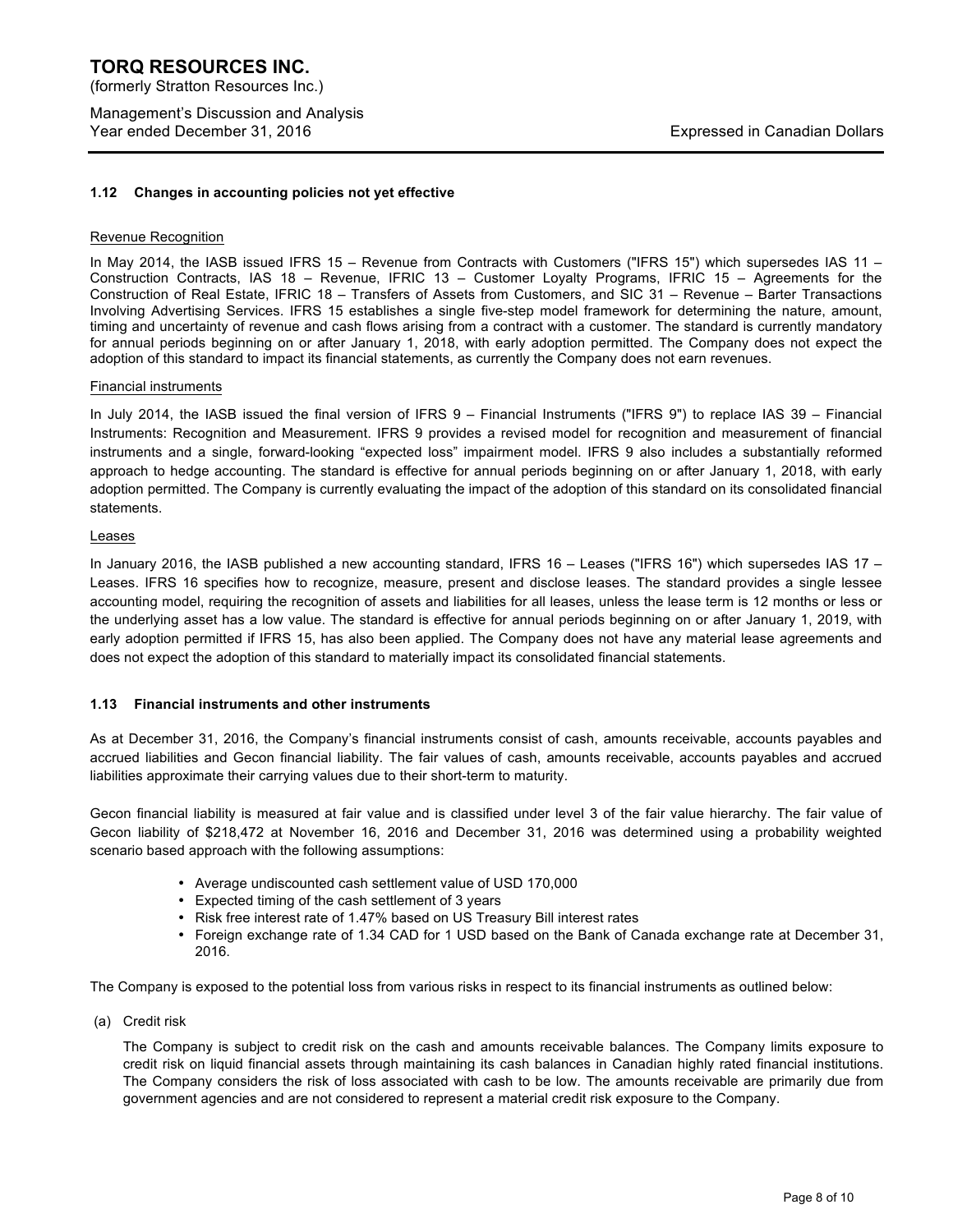(formerly Stratton Resources Inc.)

Management's Discussion and Analysis Year ended December 31, 2016 **Expressed in Canadian Dollars** Expressed in Canadian Dollars

#### **1.13 Financial instruments and other instruments (continued)**

(b) Liquidity risk

The Company manages liquidity risk by maintaining sufficient cash balances. Liquidity requirements are managed based on expected cash flow to ensure there is sufficient capital to meet short-term obligations. The Company estimates that is contractual obligations pertaining to accounts payable and accrued liabilities will be satisfied within one year.

(c) Market risk

This is the risk that the fair value or future cash flows of a financial instrument will fluctuate because of changes in market prices. Significant market risks to which the company is exposed are as follows:

#### Foreign currency risk

The Company is exposed to currency risk by having balances and transactions in currencies that are different from its functional currency (the Canadian dollar). As at December 31, 2016, the Company held net financial liabilities denominated in US dollars in the amount of \$165,642 and net financial assets denominated in Euro of \$33,632 (December 31, 2015 – net assets and liabilities of \$nil denominated in foreign currencies).

A 10% increase or decrease in the US dollar and Euro exchange rates would result in an increase/decrease of approximately \$13,201 in the Company's net loss.

#### Interest rate risk

Interest rate risk is the risk that the fair value or future cash flows of a financial instrument will fluctuate because of changes in market interest rates.

The Company's cash attract interest at floating rates paid on deposits. The interest is typical of Canadian banking rates, which are at present low, however the conservative investment strategy mitigates the risk of deterioration to the investment. A change of one basis point in the interest rate would result in an increase/decrease of approximately \$5,860 in the Company's net loss.

#### **1.14 Other requirements**

#### **1.14.1 Capital structure**

Authorized share capital consists of: Unlimited number of common shares without par value.

#### **Issued share capital:**

As at April 28, 2017, there are 77,124,164 common shares of the Company issued and outstanding.

As at December 31, 2016, there were 56,824,164 common shares of the Company issued and outstanding.

As at April 28, 2017 and December 31, 2016, there were no share purchase options and warrants outstanding.

#### **1.14.2 Disclosure controls and procedures**

As defined in National Instrument 52-109 Certification of Disclosure in Issuers' Annual and Interim Filings, disclosure controls and procedures require that controls and other procedures be designed to provide reasonable assurance that material information required to be disclosed is duly gathered and reported to senior management in order to permit timely decisions and timely and accurate public disclosure.

Management of the Company, with the participation of the Chief Executive Officer and the Chief Financial Officer, have evaluated the design of the Company's disclosure controls and procedures and the design of internal controls over financial reporting as required by Canadian securities laws, and have concluded that such procedures are adequate to ensure accurate and complete disclosures in public filings.